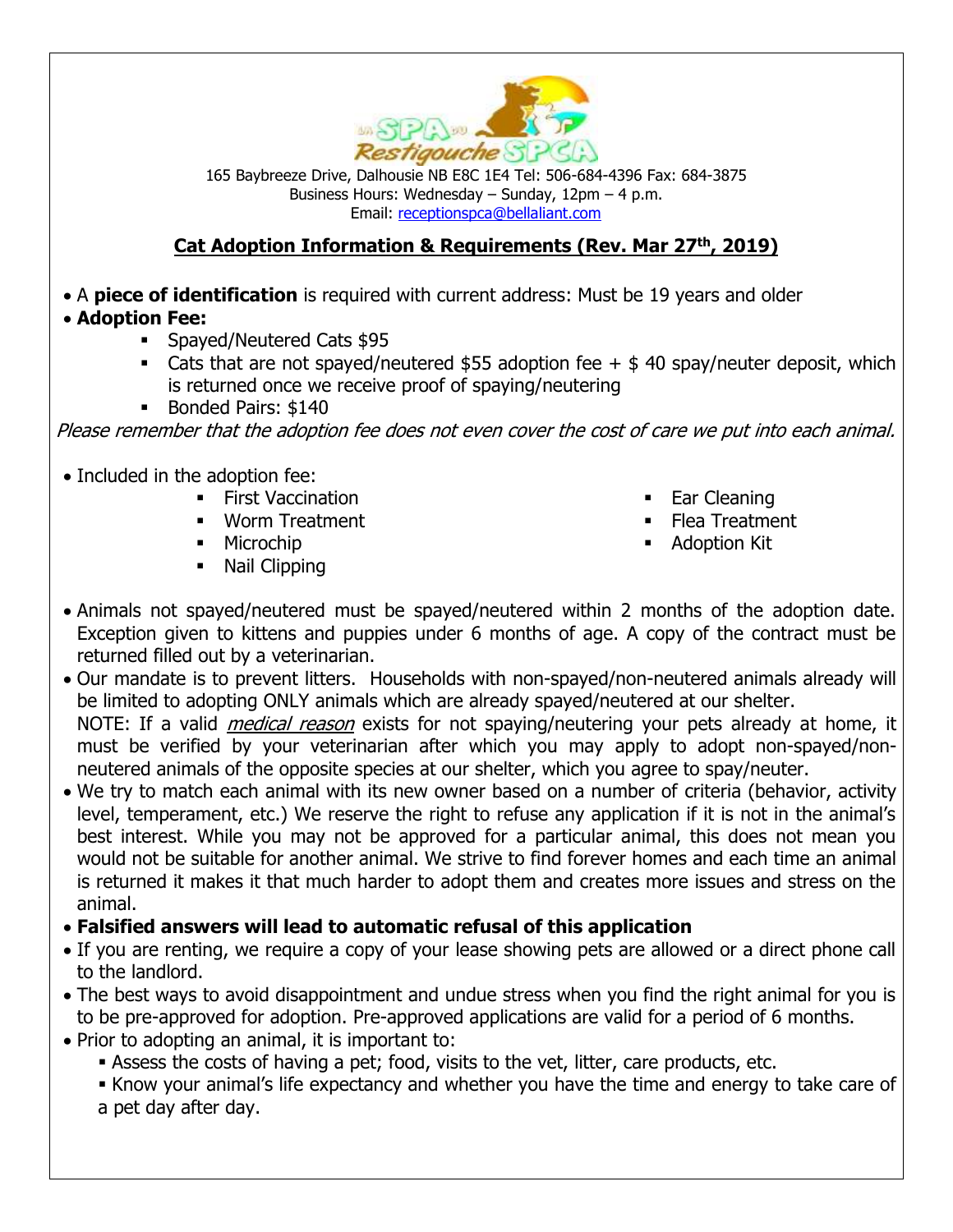|                    |                                                                                               |                                                          | <b>Adoption Questionnaire</b>                                                                                                                                              |     |           |                   |             |  |  |
|--------------------|-----------------------------------------------------------------------------------------------|----------------------------------------------------------|----------------------------------------------------------------------------------------------------------------------------------------------------------------------------|-----|-----------|-------------------|-------------|--|--|
|                    |                                                                                               |                                                          | What animal(s) are you interested in (name or breed)? ___________                                                                                                          |     |           |                   |             |  |  |
|                    |                                                                                               |                                                          |                                                                                                                                                                            |     |           |                   |             |  |  |
|                    |                                                                                               |                                                          |                                                                                                                                                                            |     |           |                   |             |  |  |
|                    |                                                                                               |                                                          |                                                                                                                                                                            |     |           |                   |             |  |  |
|                    | Home Phone: # __________________ Work Phone: # _________________ Cell Phone: # ______________ |                                                          |                                                                                                                                                                            |     |           |                   |             |  |  |
|                    | E-mail: E-mail:                                                                               |                                                          |                                                                                                                                                                            |     |           |                   |             |  |  |
|                    |                                                                                               |                                                          |                                                                                                                                                                            |     |           |                   |             |  |  |
|                    |                                                                                               |                                                          |                                                                                                                                                                            |     | <b>No</b> |                   |             |  |  |
|                    |                                                                                               |                                                          | If yes, do you plan on bringing the animal with you? ___Yes _______No                                                                                                      |     |           |                   |             |  |  |
|                    |                                                                                               |                                                          | If renting, you are required to provide your landlord's name & number:                                                                                                     |     |           |                   |             |  |  |
|                    |                                                                                               |                                                          | If you live in low income housing (Ex. NB housing), have you submitted an application through the                                                                          |     |           |                   |             |  |  |
|                    |                                                                                               | above organization? _______ Yes _______ No               |                                                                                                                                                                            |     |           |                   |             |  |  |
|                    |                                                                                               |                                                          | Are you 19 years of age or older? ___ Yes _____ No ___ Are you employed? ___ Yes ___ No                                                                                    |     |           |                   |             |  |  |
|                    |                                                                                               |                                                          | How many people live in your household? Adults ___ Youth ___ Children Under 12 ___                                                                                         |     |           |                   |             |  |  |
|                    |                                                                                               |                                                          | Please List 3 References (No Family): SHELTER MANAGEMENT CONTACTS ALL REFERENCES BEFORE<br>AN ANIMAL CAN LEAVE THE SHELTER PRIOR TO ADOPTION. WE WILL NOTIFY YOU WHEN YOUR |     |           |                   |             |  |  |
|                    |                                                                                               |                                                          | REFERENCES HAVE BEEN CHECKED. PLEASE PROVIDE REFERENCES WHO DO NOT LIVE WITH YOU                                                                                           |     |           |                   |             |  |  |
|                    |                                                                                               |                                                          | AND ARE NOT RELATED TO YOU. NOTE: Please ensure your references know to expect our call and                                                                                |     |           |                   |             |  |  |
|                    |                                                                                               |                                                          | that you provide DAYTIME contact numbers. We call them, or they can return our call, between 9am-                                                                          |     |           |                   |             |  |  |
|                    |                                                                                               | 4pm most days. We may also contact them via email.       |                                                                                                                                                                            |     |           |                   |             |  |  |
|                    |                                                                                               |                                                          |                                                                                                                                                                            |     |           |                   |             |  |  |
|                    |                                                                                               |                                                          |                                                                                                                                                                            |     |           |                   |             |  |  |
|                    |                                                                                               |                                                          |                                                                                                                                                                            |     |           |                   |             |  |  |
|                    |                                                                                               |                                                          |                                                                                                                                                                            |     |           |                   |             |  |  |
|                    |                                                                                               |                                                          |                                                                                                                                                                            |     |           |                   |             |  |  |
|                    |                                                                                               |                                                          |                                                                                                                                                                            |     |           |                   |             |  |  |
|                    |                                                                                               |                                                          | If you have had animals in the past 5 years and they are no longer with you, where are they now?                                                                           |     |           |                   |             |  |  |
|                    |                                                                                               |                                                          |                                                                                                                                                                            |     |           |                   |             |  |  |
|                    |                                                                                               | Please list the animals you currently have in your home. |                                                                                                                                                                            |     |           |                   |             |  |  |
| Name               | <b>Breed</b>                                                                                  | Where does                                               | Where does                                                                                                                                                                 | Age | Sex       | Altered           | Last        |  |  |
|                    |                                                                                               | he/she stay                                              |                                                                                                                                                                            |     |           | (spayed/          | Vaccination |  |  |
|                    | <b>Species</b>                                                                                |                                                          | he/she stay                                                                                                                                                                |     |           |                   |             |  |  |
|                    |                                                                                               | during the day                                           | during the night                                                                                                                                                           |     |           | neutered)         | Date        |  |  |
|                    |                                                                                               |                                                          |                                                                                                                                                                            |     |           |                   |             |  |  |
|                    |                                                                                               |                                                          |                                                                                                                                                                            |     |           |                   |             |  |  |
|                    |                                                                                               |                                                          |                                                                                                                                                                            |     |           |                   |             |  |  |
|                    |                                                                                               |                                                          |                                                                                                                                                                            |     |           |                   |             |  |  |
|                    |                                                                                               |                                                          |                                                                                                                                                                            |     |           |                   |             |  |  |
|                    |                                                                                               |                                                          | If your animals aren't spayed/neutered, please explain why: _______                                                                                                        |     |           |                   |             |  |  |
|                    |                                                                                               |                                                          | Do you have a veterinary clinic that you frequent? The Yes                                                                                                                 |     |           | <b>No</b>         |             |  |  |
| Veterinary Clinic: |                                                                                               | <u> 1990 - Johann Barbara, martin amerikan ba</u>        |                                                                                                                                                                            |     |           | Phone Number:     |             |  |  |
|                    |                                                                                               |                                                          | Please Check: I give permission for the veterinary clinic mentioned above to release any                                                                                   |     |           |                   |             |  |  |
|                    |                                                                                               |                                                          | information that would support my suitability as an adopter.                                                                                                               |     |           | <b>Parage Yes</b> | <b>No</b>   |  |  |
|                    |                                                                                               |                                                          | Do you agree with having this animal spayed/neutered, if not done at time of adoption? __ Yes __ No                                                                        |     |           |                   |             |  |  |
|                    |                                                                                               |                                                          | Have you invested time and thought into welcoming a new pet into your home? ___Yes ___ No                                                                                  |     |           |                   |             |  |  |
|                    |                                                                                               |                                                          | If a family member develops allergies to cats how will you resolve this?                                                                                                   |     |           |                   |             |  |  |
|                    |                                                                                               |                                                          |                                                                                                                                                                            |     |           |                   |             |  |  |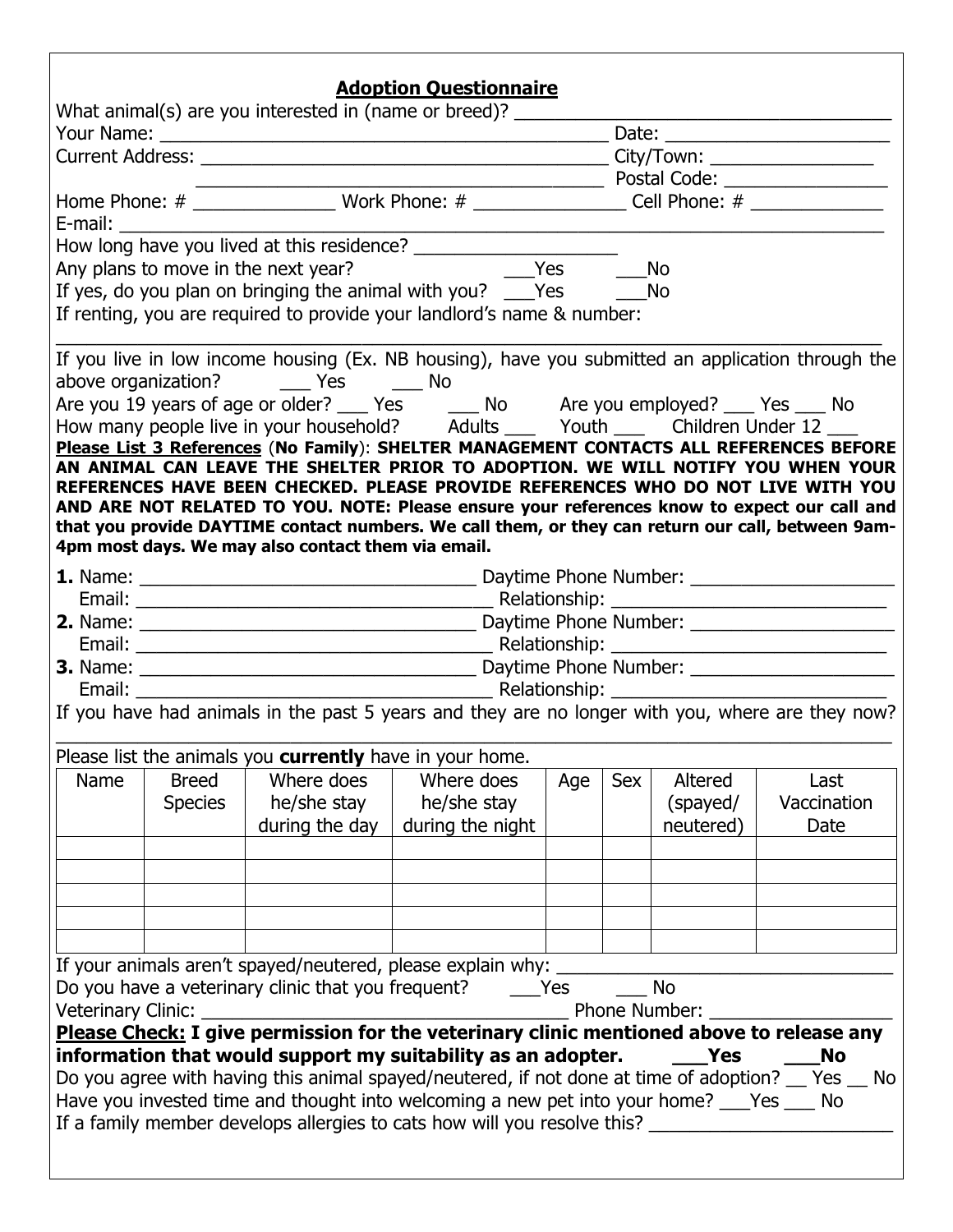| Is your street? $\Box$ Busy $\Box$ Quiet<br>Will this cat stay? $\Box$ Indoors Only $\Box$ Outdoors Only $\Box$ Indoors & Outdoors<br>Are you aware of existing bylaws that pertain to cats in your community? ______Yes ____ No<br>Will you be having this cat declawed? ___Yes ___ No If yes, why? ________ |                                            | <b>No</b>    |  |  |  |  |  |  |
|---------------------------------------------------------------------------------------------------------------------------------------------------------------------------------------------------------------------------------------------------------------------------------------------------------------|--------------------------------------------|--------------|--|--|--|--|--|--|
| Are you aware of veterinary costs annually for this pet? _______Yes ______                                                                                                                                                                                                                                    |                                            |              |  |  |  |  |  |  |
|                                                                                                                                                                                                                                                                                                               |                                            |              |  |  |  |  |  |  |
| Age: __Kitten ___ Adult ___Senior coat: ___ Short ___ Medium ___Long ___ Either                                                                                                                                                                                                                               |                                            |              |  |  |  |  |  |  |
| Why do you want this animal? _______ Companion _____ Breeding _____ Mouser _____ Barn Cat                                                                                                                                                                                                                     |                                            |              |  |  |  |  |  |  |
| Under what circumstances would you return your cat?                                                                                                                                                                                                                                                           |                                            |              |  |  |  |  |  |  |
|                                                                                                                                                                                                                                                                                                               |                                            |              |  |  |  |  |  |  |
| □ Aggressive □ Scratching Furniture □ Litter Box Problems □ Cat Becomes Sick □ Health<br>□ Does not get along with other pets □ Too Costly □ No time □ New Baby □ Allergies □ None                                                                                                                            |                                            |              |  |  |  |  |  |  |
| I would like my new cat to:                                                                                                                                                                                                                                                                                   | <b>Example 1 Important</b>   Not Important |              |  |  |  |  |  |  |
| Be friendly with children                                                                                                                                                                                                                                                                                     |                                            |              |  |  |  |  |  |  |
| Be friendly with other cats                                                                                                                                                                                                                                                                                   |                                            |              |  |  |  |  |  |  |
| Be friendly with dogs                                                                                                                                                                                                                                                                                         |                                            |              |  |  |  |  |  |  |
| Be friendly with me                                                                                                                                                                                                                                                                                           |                                            |              |  |  |  |  |  |  |
|                                                                                                                                                                                                                                                                                                               |                                            |              |  |  |  |  |  |  |
| Be friendly with visitors                                                                                                                                                                                                                                                                                     |                                            |              |  |  |  |  |  |  |
| Enjoy being groomed                                                                                                                                                                                                                                                                                           |                                            |              |  |  |  |  |  |  |
| Enjoy being held                                                                                                                                                                                                                                                                                              |                                            |              |  |  |  |  |  |  |
| Enjoy being petted                                                                                                                                                                                                                                                                                            |                                            |              |  |  |  |  |  |  |
| Be calm                                                                                                                                                                                                                                                                                                       |                                            |              |  |  |  |  |  |  |
| Be playful                                                                                                                                                                                                                                                                                                    |                                            |              |  |  |  |  |  |  |
| Be independent                                                                                                                                                                                                                                                                                                |                                            |              |  |  |  |  |  |  |
| Never wake me up at night                                                                                                                                                                                                                                                                                     |                                            |              |  |  |  |  |  |  |
| Never scratch the furniture                                                                                                                                                                                                                                                                                   |                                            |              |  |  |  |  |  |  |
| Never show aggression                                                                                                                                                                                                                                                                                         |                                            |              |  |  |  |  |  |  |
| Always use the litter box                                                                                                                                                                                                                                                                                     |                                            |              |  |  |  |  |  |  |
| If you have ever surrendered a pet to the SPCA in the past, what was the reason?                                                                                                                                                                                                                              |                                            |              |  |  |  |  |  |  |
| Have all family members been introduced to the pet? ____ Yes                                                                                                                                                                                                                                                  | a No                                       |              |  |  |  |  |  |  |
| Have you or a family member made arrangements to spend a few days with this animal as it                                                                                                                                                                                                                      |                                            |              |  |  |  |  |  |  |
| becomes accustomed to its new environment? The State State State State State State State State State State State State State State State State State State State State State State State State State State State State State S                                                                                |                                            |              |  |  |  |  |  |  |
| Have you been in contact with any sick animals in the past 30 days? _______ Yes<br><b>No</b>                                                                                                                                                                                                                  |                                            |              |  |  |  |  |  |  |
| By signing below, I certify that the information I have given is true and that any misrepresentation of                                                                                                                                                                                                       |                                            |              |  |  |  |  |  |  |
| facts will result in losing the privileged of adopting an animal. I understand that the Restigouche                                                                                                                                                                                                           |                                            |              |  |  |  |  |  |  |
| County SPCA has the right to deny my request to adopt an animal and I authorize the investigation of                                                                                                                                                                                                          |                                            |              |  |  |  |  |  |  |
| all statements in this application.                                                                                                                                                                                                                                                                           |                                            |              |  |  |  |  |  |  |
| Applicants Signature                                                                                                                                                                                                                                                                                          | Date                                       |              |  |  |  |  |  |  |
| Signature of RCSPCA Staff Member Receiving Application                                                                                                                                                                                                                                                        |                                            | Time<br>Date |  |  |  |  |  |  |
| <b>Office Use Only</b><br>Verification in Pet Point (by name, address, phone): N/A: _____ Comments: _________________________                                                                                                                                                                                 |                                            |              |  |  |  |  |  |  |
|                                                                                                                                                                                                                                                                                                               |                                            |              |  |  |  |  |  |  |
| Approved ______ Refused ______ 1 <sup>st</sup> Team Lead Initials: _______ 2 <sup>nd</sup> Team Lead Initials: _______                                                                                                                                                                                        |                                            |              |  |  |  |  |  |  |
| Date Notified ________________ Notified by Staff Initials ____________ Hold Dates ________________                                                                                                                                                                                                            |                                            |              |  |  |  |  |  |  |
|                                                                                                                                                                                                                                                                                                               |                                            |              |  |  |  |  |  |  |

 $\mathsf{l}$